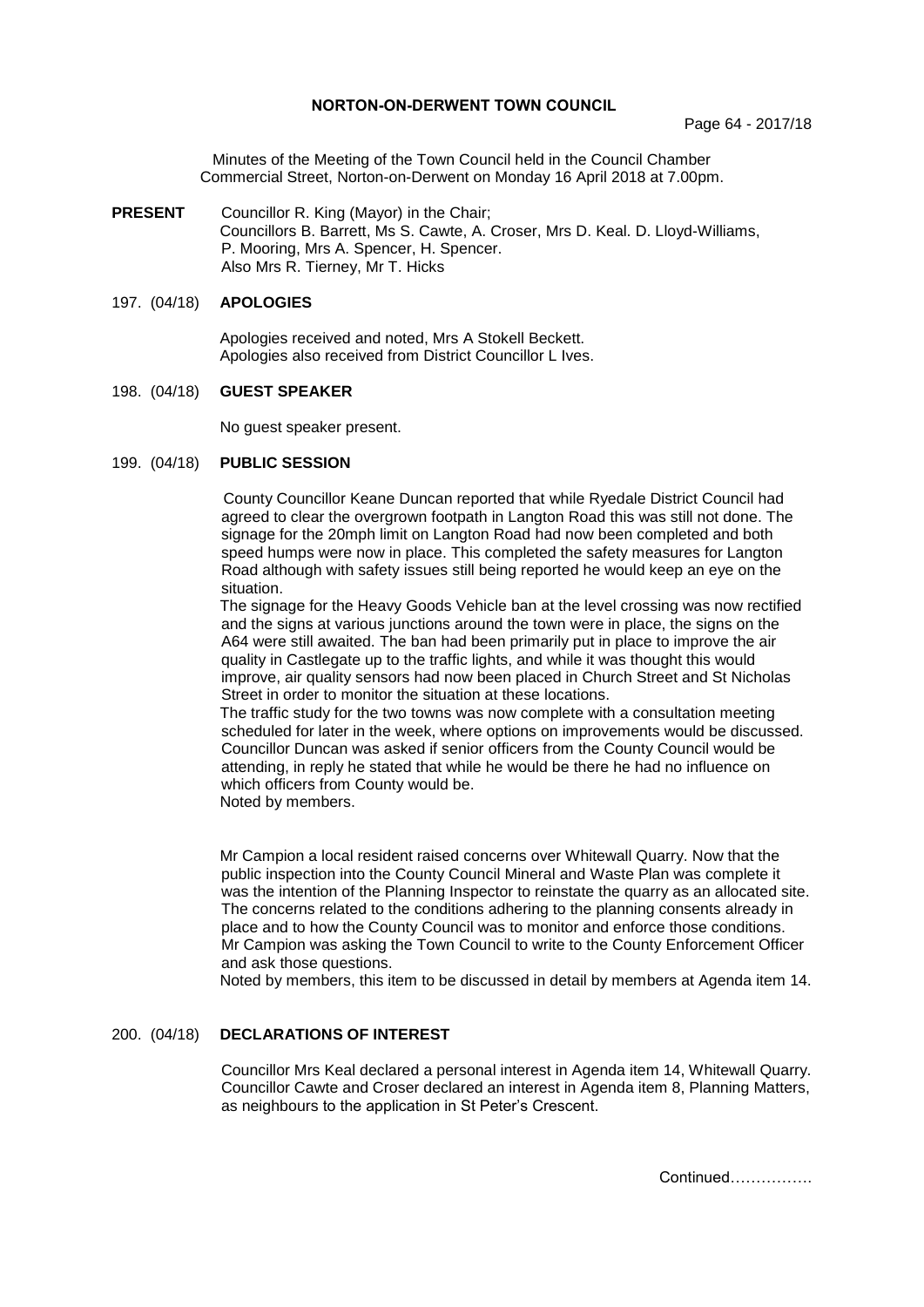#### 201. (04/18) **CONFIRMATION OF MINUTES**

RESOLVED that the Minutes of the Town Council meeting held on Monday, 19 March 2018 (Minutes 182 to 196 inclusive) be confirmed and signed by the Chairman. Minute 188 (d) Potholes

 Councillor Lloyd-Williams asked if there was any update on the filling of potholes around the town. In reply it was stated that these were beginning to be filled and repaired although it was admittedly a late start due to the weather. While there was extra money available from Central Government for potholes this would by no means come near to meeting the costs.

## 202. (04/18) **CLERK'S REPORT**

#### (a) St Nicholas Street Car Park

To report Council now has permission to line 6 number parking spaces as 'residents parking' for the 6 properties on Bruntwood Terrace. Members should note that the agreement would not be enforceable should other car park users ignore the signage and if the St Nicholas Street Car Park usage was changed, the agreement would be reviewed and possibly withdrawn. Noted.

(b) Malton / Pickering Cycle Route

Members received a letter and proposal map, from Ryedale District Council and WSP Ltd, consulting on the proposed cycle route between Malton and Pickering. Should members wish to comment as individuals they were welcome to do so, as well as making comment as part of the Council response.

Members endorsed the initiative to introduce a cycle route linking Malton and Pickering.

## 203. (04/18) **TOWN MAYOR'S REPORT**

(a) Tour de Yorkshire

The Mayor reported that he had enrolled as a 'Tourmaker' for the up and coming Tour de Yorkshire and had attended an afternoon of training at Bedale. While there he learned that the Cycling Road World Championship was due to come to Yorkshire in September 2019. He believed it was to be based around Harrogate and would bring elite cyclists to our area. Members were asked if they felt it was worth contacting the organisers and highlighting our interest in the town being included in one or more of the routes.

Members were in agreement.

#### (b) Ryedale Youth Theatre

The Mayor had attended the Youth Theatre production of 'Little Shop of Horrors' this had been another excellent production, without any weak performers amongst the cast.

#### (c) Mayor of Driffield – Civic Dinner

The Mayor attended the Civic Dinner for the Mayor of Driffield who was celebrating 30 years service on the Council.

(d) Potholes

The Mayor reminded members that it was important to report any potholes to the County Council or to the Council office who would pass the information on. Noted.

(e) Re-usable Carrier Bags

The Mayor asked members if there was any interest in acquiring cloth bags with a town logo in order to deter the use of plastic. This could be a joint initiative with Malton. Noted.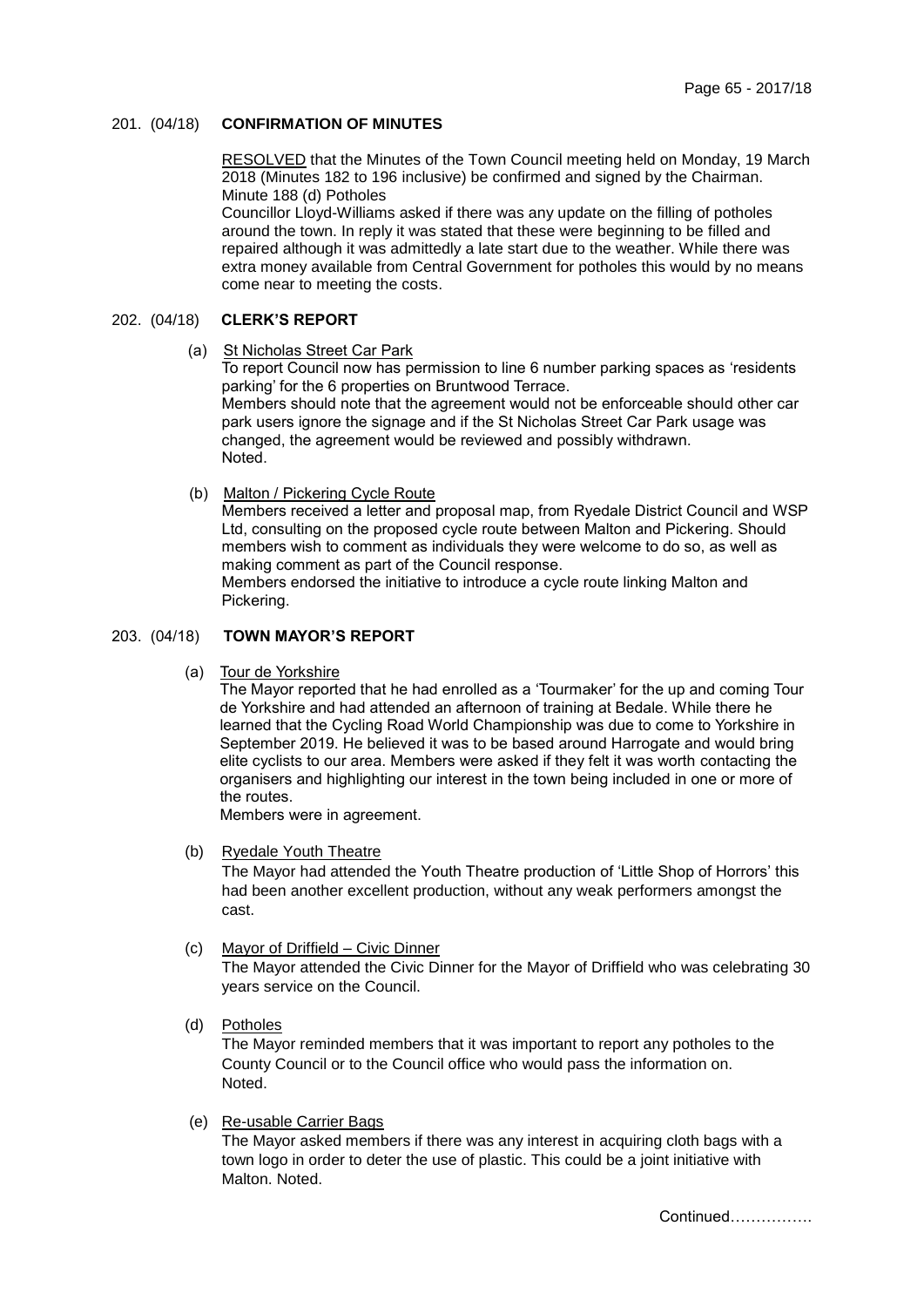### 203. (04/18) **TOWN MAYOR'S REPORT** (continued)

### (f) Littering

The Mayor reported that he was pleased to see that the Government had increased the maximum fine for littering, he did not feel that this was enough and would like to see culprits undertake several hours of litter picking in order to realise the consequences of their actions.

# (g) Dance Expression

It was to be the 'Summer Show' for Dance Expression, to be held at Norton College this coming Saturday, Matinee or Evening performances. There was an open invitation for all members if they wished to attend. Noted.

## (h) Section 106 Money

As there was still some money available the Mayor asked members if they would support the idea of a 'dirt cycle track', this could possibly be positioned to the rear of the surgery on riverside, an ideal location for both towns. Members felt this should be investigated further.

#### 204. (04/18) **FINANCIAL MATTERS**

(a) Accounts paid and for payment

Cheques were drawn and signed accordingly.

The Clerk reported that accounts nos. 228 to 232 inclusive and nos. 001 to 007 inclusive, amounting to £10,906.48 had been paid since the last meeting of the Council. RESOLVED that account nos. 008 to 015 inclusive, amounting to £3,734.31 be paid.

(b) Financial report

The Clerk's financial report for the period 01.03.18 to 31.03.18 was received.

- (c) Budgetary monitoring The Clerk's report for the period ending 31 March 2018 was received.
- (d) End of Year Report The Receipts and Payments Account for the year ending 31 march 2018 was received.

## 205. (04/18) **PLANNING MATTERS**

(a) Planning applications referred to the Town Council by Ryedale District Council, for comment and/or recommendation were dealt with as follows: -

| 18/00311/HOUSE | Replacement of integral garage door with window to allow conversion of garage<br>to additional domestic accommodation.<br>18 Farm View, Norton, Malton, YO17 9BF<br>For: Mrs Deborah Savage<br>RESOLVED Recommend Approval.                |
|----------------|--------------------------------------------------------------------------------------------------------------------------------------------------------------------------------------------------------------------------------------------|
| 18/00268/FUL   | Erection of single storey side extension and part single / part two storey rear<br>extension following demolition of existing carport.<br>44 St Peters Crescent, Norton, YO17 9AN<br>For: Mr Shaun Blenkin<br>RESOLVED Recommend Approval. |
| 18/00263/HOUSE | Erection of part two storey / part single storey rear extension.<br>11 Westfield Avenue, Norton, Malton, YO17 8DN<br>For: Mr N Dukes<br>RESOLVED Recommend Approval.                                                                       |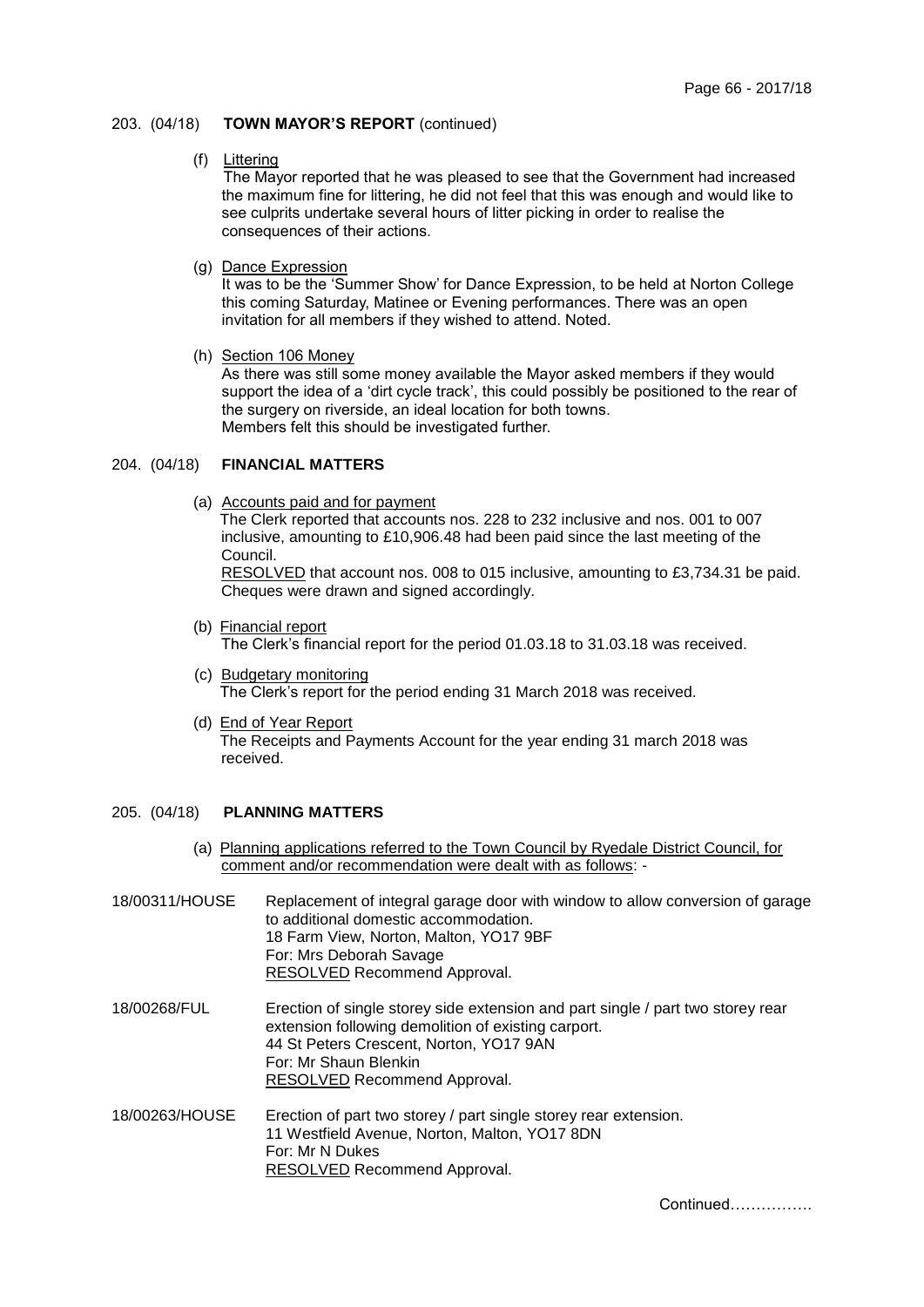### 205. (04/18) **PLANNING MATTERS** (continued)

## (b) To receive decisions notified by Ryedale District Council.

Approved<br>17/01279/FUL

- Erection of single storey extension to provide an additional 5no. bedrooms and communal seating area. Rivermead Nursing Home, 123 Scarborough Road, Norton, YO17 8AA For: Mr Ben Collard
- 18/00032/FUL Erection of a 4 bedroom dwelling attached to the existing double garage following demolition of former coach house, together with alterations to existing vehicular access and formation of a driveway within the site to serve Beverley House Building adjacent to Beverley House, Scarborough Road, Norton, Malton For: Mr & Mrs M Simmons

## 206. (04/18) **RYEDALE DISTRICT COUNCIL PARISH ELECTION RECHARGES**

Members received a report from the District Council, on Parish Election Recharges along with an attached survey

The report outlined a proposal to charge all Parish Councils for the scheduled Parish Elections from 2023 based on:

- For contested elections, a rate per elector of £2;
- For uncontested elections, a flat fee of £50;
- For warded parishes, this would be charged per ward.

As of April 2018 the number of electors in Norton were:

- Norton East Ward 3402
- Norton West Ward 2645

This could mean that if both ward elections were to be contested the cost to the Town Council would be £12,094 based on today's figures.

RESOLVED To write to the District Council asking if it would be possible to review the issue of wards, and also to strongly object to the charges, as it would impact all ratepayers adversely, as there would have to be an increase placed on the precept to cover the costs.

## 207. (04/18) **STREET LIGHTING – NORTON GROVE INDUSTRIAL ESTATE**

Councillor Mooring brought the issue of the lack of lighting in this area to members, which was due to the County Council turning the street lights off at midnight. While this was not a problem during the summer months it was a considerable problem at all other times. With many people starting work early in the morning, and with large vehicles parking overnight ready for an early start, it was considered to be a very dangerous area.

RESOLVED To ask the County Council to consider leaving one or two of the lights on for the whole night.

# 208. (04/18) **KING GEORGE'S PLAYING FIELD – REDEVELOPMENT PROPOSALS**

Members received a report outlining re-development of parts of the play area at King George's Playing Field, which would be undertaken by utilising S106 money still available.

RESOLVED to approve the re-development in principal and to make an application to the District Council for S106 funding as soon as practicably possible.

## 209. (04/18) **YORKSHIRE DAY**

Members were asked if they would like to host a further event for Yorkshire Day. It was agreed to continue this event as last year further details to follow.